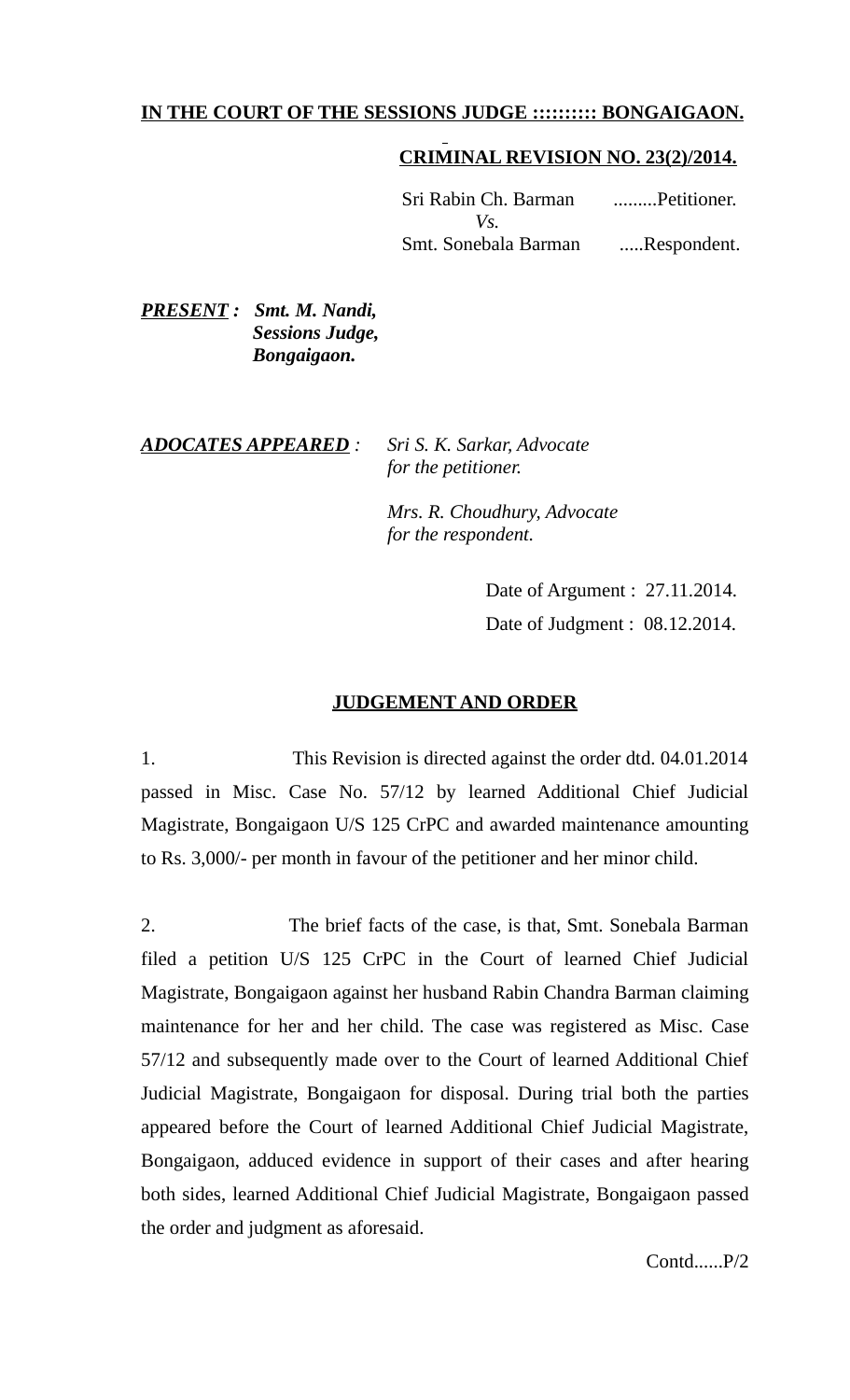3. Being highly aggrieved and dissatisfied with the order dtd. 04.01.2014 passed by the learned Additional Chief Judicial Magistrate, Bongaigaon in Misc. Case 57/12, the petitioner has preferred this revision on the following grounds:

- 1. For that the learned trial court has failed to appreciate the fact that there was no marriage solemnized between the parties. The Opp. Party was the maid servant of the petitioner and she is not legally married wife of the petitioner.
- 2. For that the impugned judgment and order passed by the learned Magistrate is illegal as the respondent/petitioner is not legally married wife of the petitioner. As such, she is not entitled to get any maintenance.

4. I have heard arguments advanced by learned counsel of both sides. I have perused the evidence on record recorded by the learned trial Court. I have also perused the Judgment and Order delivered by learned Additional Chief Judicial Magistrate, Bongaigaon.

5. In this case petitioner/Opp. Party has denied any marriage with the  $1<sup>st</sup>$  party/respondent. He was not examined himself in the Misc. Case 57/12 as DW in support of his allegation.

6. DW 1 is Smti. Budhe Barman. She deposed in her evidence that she knew that there was no marriage between the petitioner and the respondent. He was the adjacent neighbour of  $1<sup>st</sup>$  party/respondent but for the last 3/4 months, she is staying alongwith her daughter.

In her cross-examination, DW 1 stated that she is the mother-in-law of  $2<sup>nd</sup>$  party's brother and staying in the house of  $2<sup>nd</sup>$  party's brother as because his wife is her daughter. But she admitted that due to conjugal relationship between the parties, one female child was born. Her name is Jonmoni. At present she is studying in school and she also stated that Contd......P/3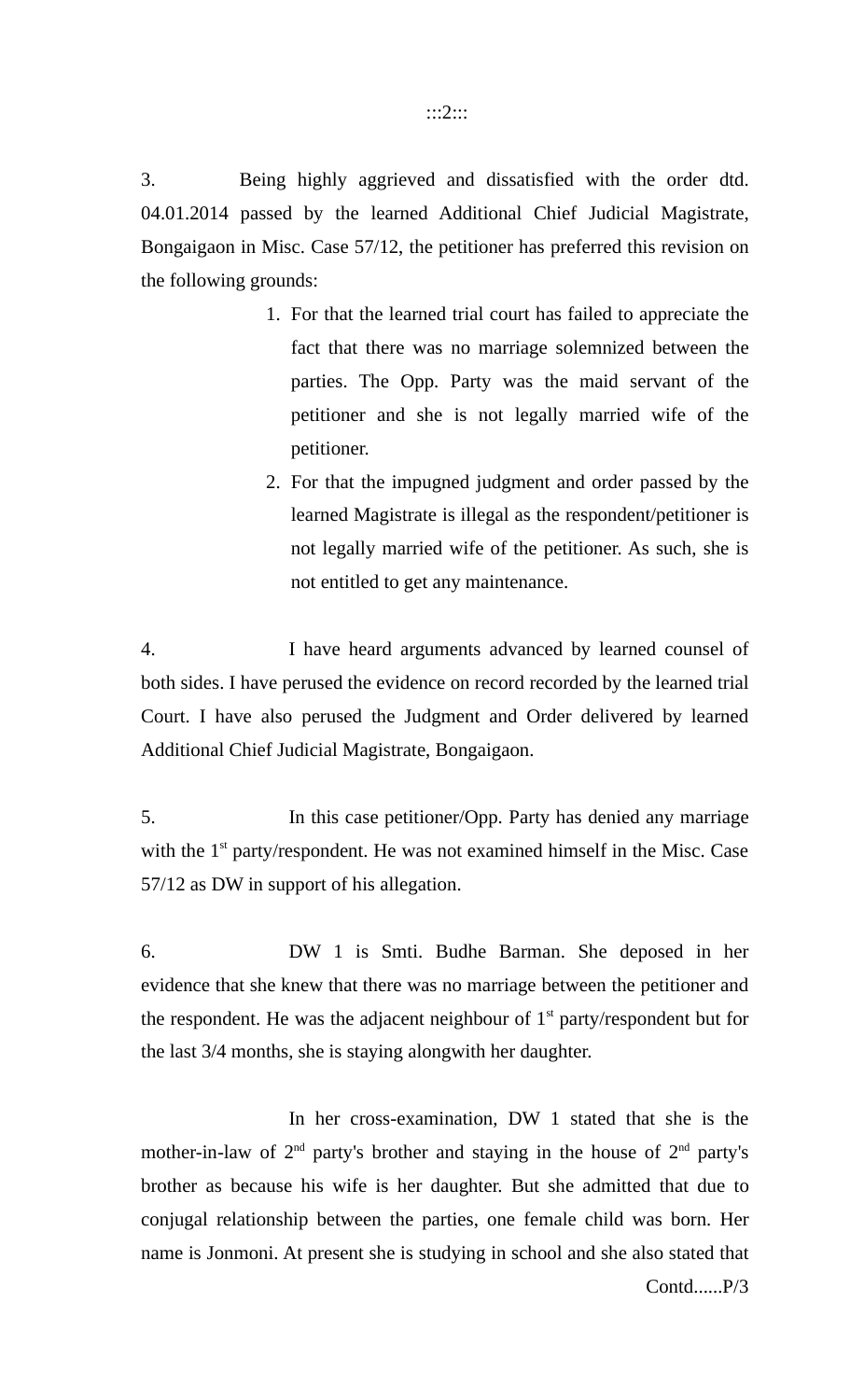both of them were staying together for  $4/5$  years and the  $2<sup>nd</sup>$  party contracted second marriage with one Namita.

7. The another witness of the petitioner/ $2<sup>nd</sup>$  party is DW 2 also stated that there was no marriage between the petitioner and the respondent, but the petitioner got married to one Namita Barman about 12 years back. But in her cross-examination, she replied that she is the adjacent neighbour of the petitioner/Opp. Party and she had seen that the petitioner/Opp. Party used to visit the house of the  $1<sup>st</sup>$  party.

8. Though the petitioner/ $2<sup>nd</sup>$  party was not examined in the Misc. Case 57/12, but it is interesting to note that the witnesses of the petitioner/Opp. Party has admitted the fact that the petitioner and the respondent were staying together for 4/5 years and out of their conjugal relationship, one female child was born.

9. The  $1<sup>st</sup>$  party/respondent adduced three witnesses during trial and all the three witnesses including the respondent have stated that the petitioner got married to the respondent/ $1<sup>st</sup>$  party and after their marriage, they led conjugal life and out of their conjugal relationship, one female child was born. She is now 13 years of age and studying in Class VI. During their conjugal life, the petitioner used to torture the respondent without any such reason. The respondent/ $1<sup>st</sup>$  party came to know that her husband had developed illicit relationship with another lady and ultimately her husband left the respondent/petitioner and her child in the house of her parents wherein they were staying after their marriage.

10. In the case of maintenance U/S 125 CrPC, the existence and continuation of conjugal relationship is the foundation of an order of maintenance along with a further key fact that she is unable to maintain herself. Standard of proof of marriage is not as high as under the Divorce Act or under Sections 494, 495, 497 and 498 of Indian Penal Code. The settled position of law is that where marriage is disputed, the Court can and should Contd......P/4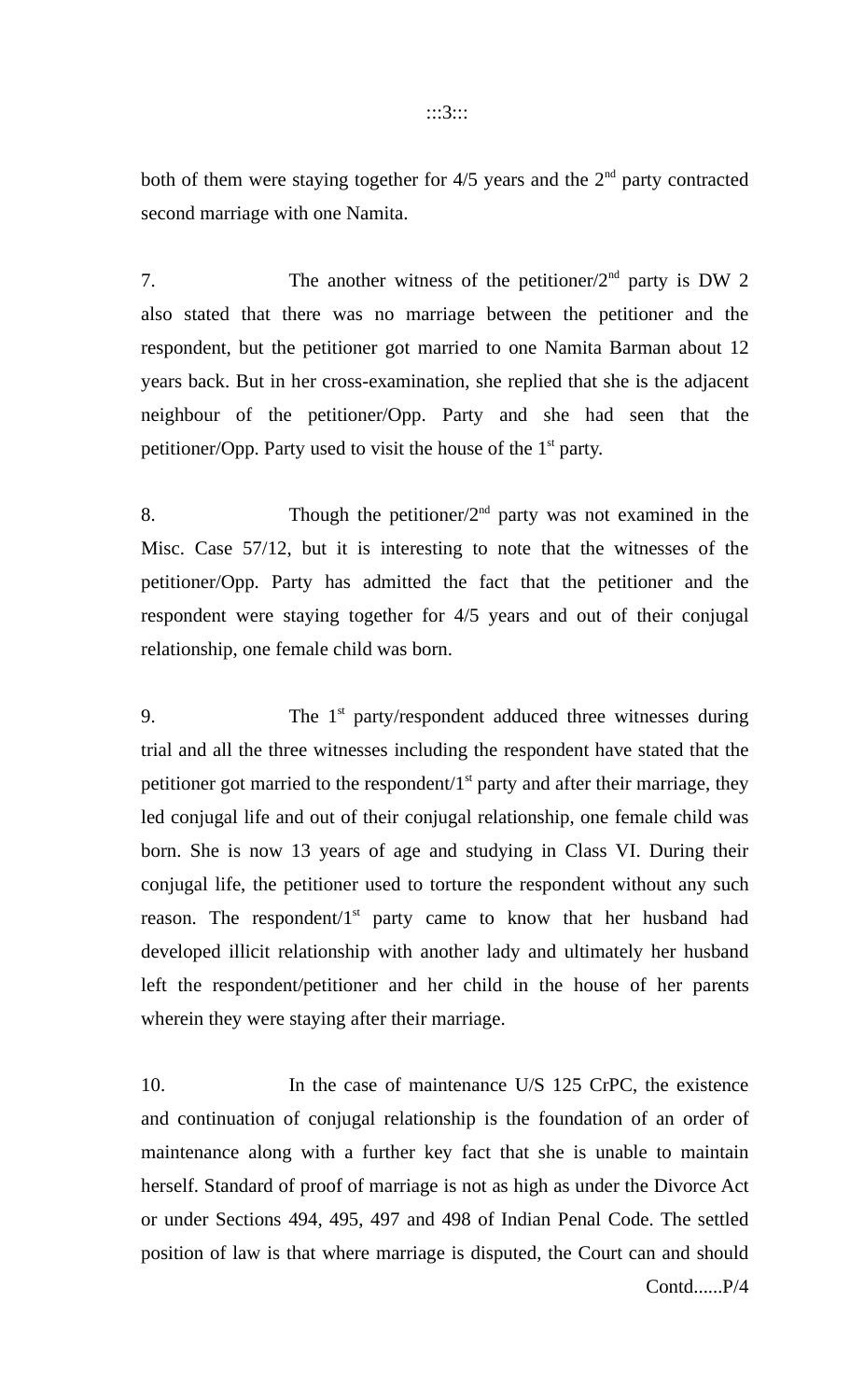decide the question without leaving the woman to establish her status in a Civil Court. When marriage is established, maintenance should be awarded and if legal validity of the marriage is questioned, it should be raised before a civil court. It is not open to the criminal court to require the wife to first prove the existence of the marriage in a civil court and then seek relief under the provision of Section 125 CrPC. This distinct right independent of the right which the wife and child may or may not have under the personal law. The husband cannot desert the wife and child by merely denying the relationship.

11. Though the petitioner/Opp. Party denied any relationship with the respondent/ $1<sup>st</sup>$  party in his written statement but the fact was not supported by the Opp. Party by adducing any evidence. Written statement is one thing and proof is another. Proof is establishment of fact by evidence or matters before the Court. Where the parties are in dispute as regards a material fact and averment in the written statement does not constitute evidence, as what is stated in the written statement is recital of past events which is required to be proved. Under the Evidence Act, if a material fact pleaded is not proved, it follows that the Court considers or believes that the fact does not exist. Therefore, the averment in the written statement cannot be used in favour of the maker. This being the position, statement made by the husband in his written statement that he has no any relationship with the  $1<sup>st</sup>$ party/respondent is recital of past events and if the fact is not proved by adducing any evidence, such statement shall be of no consequence.

12. In the case in hand, may be there was no legal marriage between the parties, but it is an admitted fact that both parties lived together as husband and wife for a long time and out of their conjugal relationship, one child was born. As such, respondent/ $1<sup>st</sup>$  party and her child are entitled to get maintenance allowance from the petitioner/Opp. Party.

13. Regarding earning capacity of the petitioner/Opp. Party, according to the PW 1 i.e. the respondent/ $1<sup>st</sup>$  party, her husband is a railway employee and getting salary of Rs. 30,000/- per month which is not denied by Contd......P/5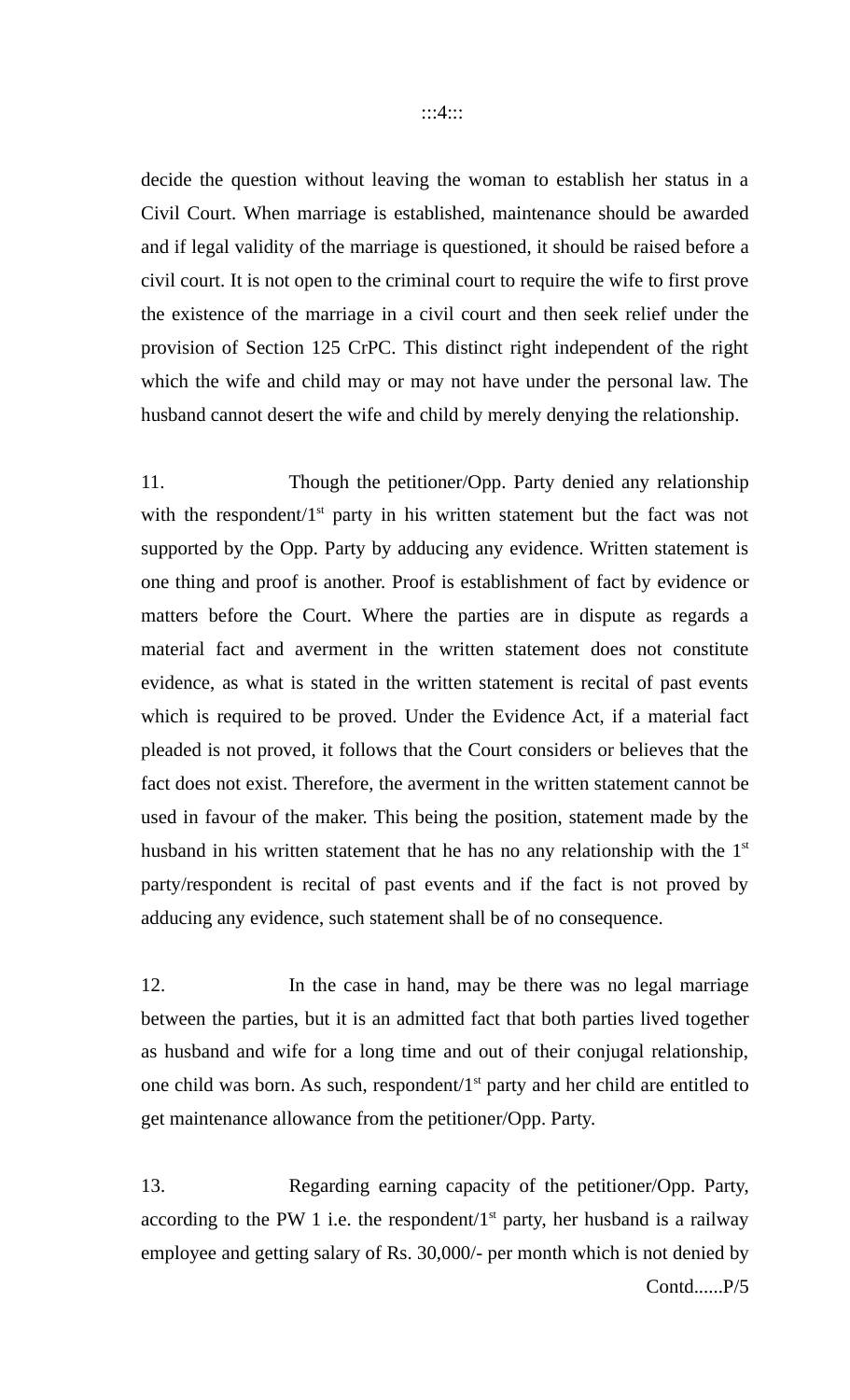the Opp. Party either in his written statement or by adducing any evidence. One salary certificate of the petitioner is available in the record from which it reveals that he received Rs. 22,704/- as net pay in the month of June, 2013. Definitely after one and half years, his salary is increased. Under such circumstances, by getting approximate salary of Rs. 25,000/- in a month, he is capable of giving maintenance of Rs. 3,000/- per month to his wife and child.

#### **O R D E R**

14. In the result, the revision is dismissed. The order passed by learned Additional Chief Judicial Magistrate, Bongaigaon dtd. 04.01.2014 is upheld. The petitioner is directed to pay the maintenance allowance of Rs. 3,000/- per month to the respondent and her child in the trial Court. There is no order as to cost.

15. LCR be transmitted back with a copy of this Judgment and Order to the learned trial court.

Given under my hand and the seal of the Court on this  $8<sup>th</sup>$ day of *December, 2014.*

> *( M. Nandi ) Sessions Judge, Bongaigaon.*

*Dictated and corrected by me,*

 *( M. Nandi ) Sessions Judge,* Bongaigaon.

\*\*\*\*\*\*\*\*\*\*